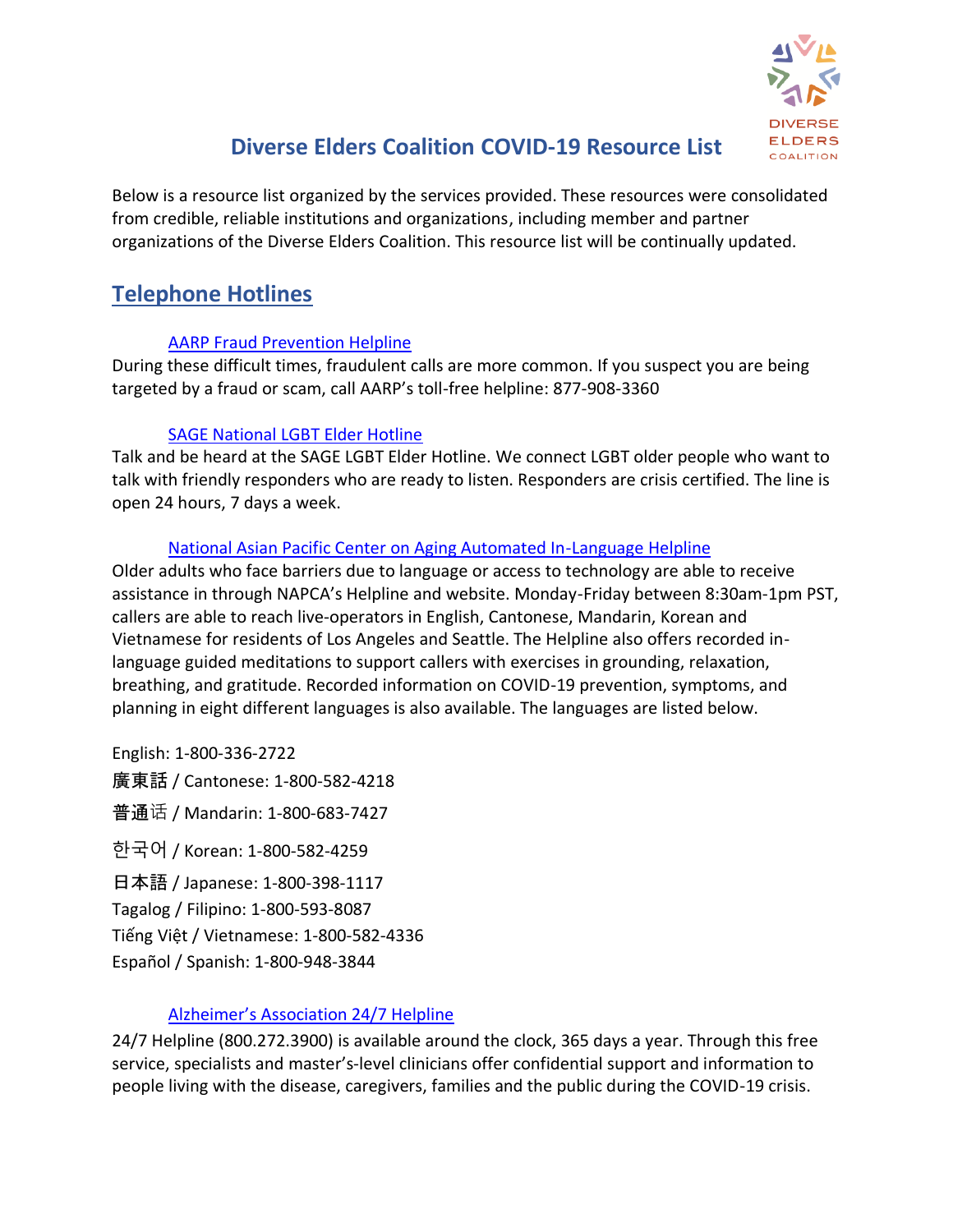# **Daily Living: Groceries, In-Home Services, Social Connection**

#### [Community Resource Finder](https://www.communityresourcefinder.org/)

This website was created in partnership the Alzheimer's Association, AARP, and Carelike to provide community-based services focused on care at home services, housing options, medical services, and program and events from both AARP and the Alzheimer's Association. Community services also include skilled nursing and home care aids to provide services.

#### [ACL Eldercare Locator](https://eldercare.acl.gov/Public/Index.aspx)

Enter your zip code to find your local Area Agencies on Aging (AAA). Local AAAs can provide information regarding meal delivery and other services including case management, in-home services, insurance counseling, legal assistance, medical transportation, information and assistance. Along with AAAs, American Indian and Alaska Natives can also find Title VI programs through the Eldercare Locator.

#### **[SAGEConnect](https://www.sageusa.org/sageconnect/)**

SAGEConnect links LGBT elders with their broader community, reducing isolation and promoting well-being. If you know someone who would benefit from SAGEConnect, but doesn't have internet, call the registration line at 929-484-4160.

#### [Where to Get Food Help Now](https://www.ncoa.org/blog/where-to-get-food-help-now/) – National Council on Aging

Affording healthy food is a challenge for many older Americans, but the spread of COVID-19 has made matters worse. Whether you're facing difficult financial times or are unable to leave your home, there are resources that may be able to help.

#### [Shaper Hands](https://shaperhands.com/)

The National Asian Pacific Center on Aging (NAPCA) announced a partnership with Lyft and volunteer organization Shaper Hands for a free volunteer delivery service to assist elderly and at-risk individuals most vulnerable to the COVID-19 pandemic in Los Angeles and Seattle.

#### [Invisible Hands](https://www.invisiblehandsdeliver.com/)

Volunteers delivering groceries and supplies to the most at-risk populations in NYC.

#### [DIG ACRES](https://digacres.com/farm-box)

DIG ACRES are delivery grocery boxes filled with fresh-farm produce from local farmers and partners to ensure quality. The selection of 7-9 produce changes on a weekly basis based on supply. They operate in Boston, Brooklyn, Manhattan, Philadelphia, and Rye Brook.

#### [List of Grocery Stores That Are Offering Senior Shopping Hours](https://docs.google.com/document/d/1sWzpNGioW-b33Udd9IfX_wCNauRHcmy3ktxPTmX70Og/edit?usp=sharing)

Here is a list of grocery stores that are offering senior shopping hours to reduce chance of COVID-19 transmission. Some of these grocery stores are national grocery stores that are likely to be in your neighborhood!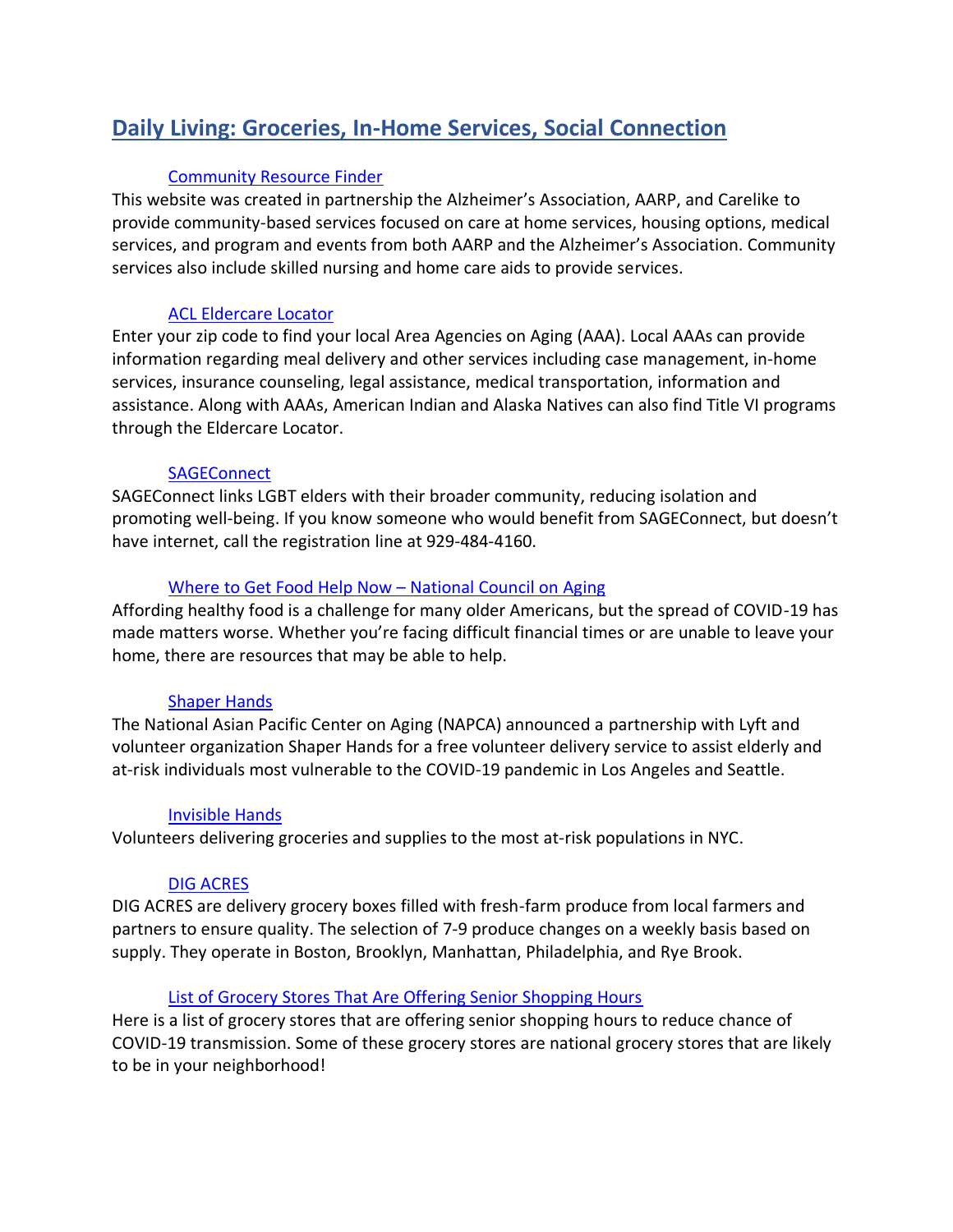# **Hate Crime Response & Fraud Prevention**

Incidents of hate targeting people of Asian American and Pacific Islander (AAPI) ancestry during the COVID-19 pandemic have dramatically increased. Rep. Judy Chu, head of the Congressional Asian Pacific American Caucus, said at a recent congressional news conference that at least 1,000 hate incidents directed at Asian Americans have been reported since the beginning of the pandemic.

\*\* If you have been a victim of a hate act:

Get medical help, if necessary.

- 1. Write down all details of the crime as soon as possible after the incident. Include the perpetrator[s] gender, age, height, race, weight, clothes and other distinguishing characteristics. If any threats or biased comments were made, include them in the report.
- 2. Report the incident to your local law enforcement (911). \*If victims do not want to go to the police, submit a report to the local Civil Rights/Human Rights Task Force in your area.
- 3. And report the incident via the following form to help educate the public on what is happening:

Hate Crime Response Form – [SEARAC COVID19 Rapid Response Guide](https://www.searac.org/covid-19-resources/#grief)

#### [COVID-19: Addressing Discrimination and Racism: Local Health Department Guidance](https://www.phi.org/uploads/files/COVID-19%20Addressing%20Racism%20%20Discrimination_Department%20Support%20Guidance_PHI%20FINAL.pdf)

In response to a rise in reports of racism and discrimination against API communities as a result of the COVID-19 outbreak, the Public Health Alliance of Southern California (Alliance) convened the Equity Subcommittee on Addressing Discrimination and Racism to help support local health departments in advancing a welcoming and inclusive framework within their own jurisdictions and across Southern California. As both fear and misinformation about COVID-19 continue to grow, health departments and community members are reporting increased incidences of physical, verbal, social and economic discrimination against Asian Pacific Islander (API) communities.

# **Grief and Mental Health Support**

#### [National Alliance for Mental Illness](https://www.nami.org/covid-19-guide)

Provides information and resources for mental health support during COVID19. The information is specific to the COVID19 response and many are dealing with health issues. Visit their webpage for additional support.

#### **Instagram:** [@Goodnews\\_movement](https://www.instagram.com/goodnews_movement/?hl=en)

Journalist Michelle Figueroa started this Instagram to spread good news for once in a world commonly pushing for bad news regarding COVID-19.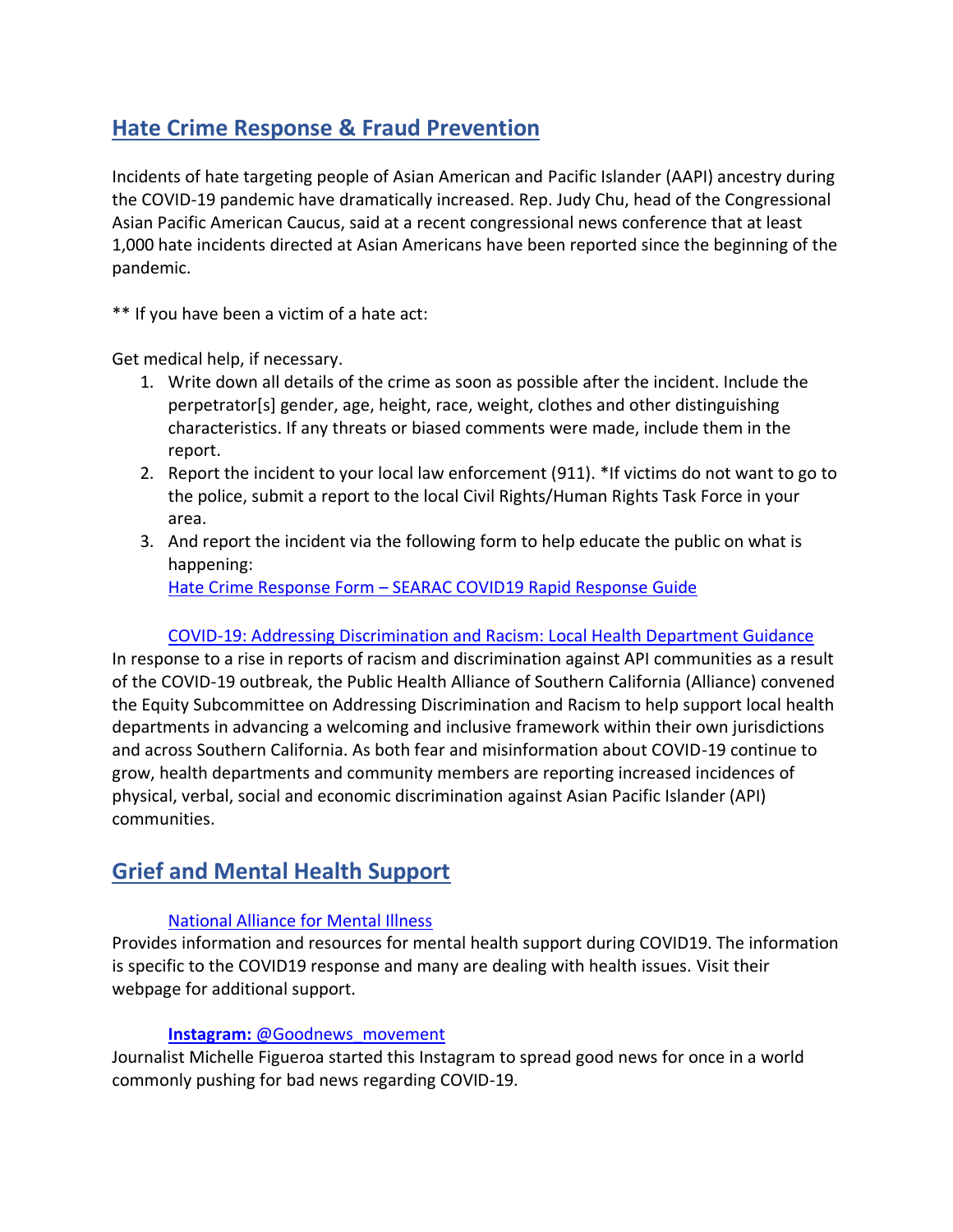# **Advocating for Yourself & Others During the Pandemic**

#### [Advocating for Yourself and Others: Health and Aging Services](https://www.lgbtagingcenter.org/resources/pdfs/How%20to%20Advocate%20for%20Yourself%20and%20Others%20in%20Healthcare%20Settings%20Final.docx.pdf) [Advocating for Yourself and Others: Health and Aging Services \(Spanish\)](https://www.lgbtagingcenter.org/resources/pdfs/How%20to%20Advocate%20for%20Yourself%20and%20Others%20in%20Healthcare%20Settings%20Final_SP_v1.docx.pdf)

Created by SAGE and the National Resource Center on LGBT Aging, This article provides useful information you can use to advocate for yourself and others in health and aging services by implementing four key actions: preparation, communication, cultivation, and documentation. This document is also available in Spanish

#### [Know Your Rights Based on the Title VI of the Civil Rights Act of 1964](https://www.hhs.gov/civil-rights/for-individuals/special-topics/limited-english-proficiency/guidance-federal-financial-assistance-recipients-title-vi/index.html)

Title VI of the Civil Rights Act of 1964 ensures nondiscrimination in Federally Assisted Programs and States that "No person the United States shall, on the grounds of race, color, or national origin, be excluded from participation in, be denied the benefits of, or be subjected to discrimination under any program or activity receiving Federal finance assistance"

## **Ensuring Language Access During the Pandemic**

#### [Summary of State Law Requirements Addressing Language Needs in Health Care](https://healthlaw.org/resource/summary-of-state-law-requirements-addressing-language-needs-in-health-care-2/)

Created by the National Health Law Program, this summary report provides a breakdown of enacted laws addressing language access on the State level. Use this report to find your state's laws on addressing language access

## **Resources for Family Caregivers**

## [Caregiver Action Network](https://www.caregiveraction.org/) – Caregiver Help Desk

Contact our Care Support Team, staffed by caregiving experts, to help you find the right information you need to help you navigate your complex caregiving challenges. Caregiving experts are available 8:00 AM – 7:00 PM ET by phone, email, and online chat.

#### Apart, Not Alone - [A Guide for Remote Caregiving During Covid-19](https://get.aloecare.com/covid-19/)

APART NOT ALONE goes in-depth into the necessities of remotely providing care during COVID-19. The first section, Health & Safety, covers Preparation, Health and Safety Best Practices, and guidance for securing Medical Care. The second section, The Essentials, spans Shopping and Meals; Social Connections via Technology; and vitally, Cognitive Stimulation, Exercise, and Emotional Support.

#### [COVID-19 Respite and Caregiving Resources](https://archrespite.org/Covid-19-Respite-Resources)

The National Respite Locator Service helps parents, family caregivers, and professionals find respite services in their state and local area to match their specific needs, including support programs, adult day services, and informal connections.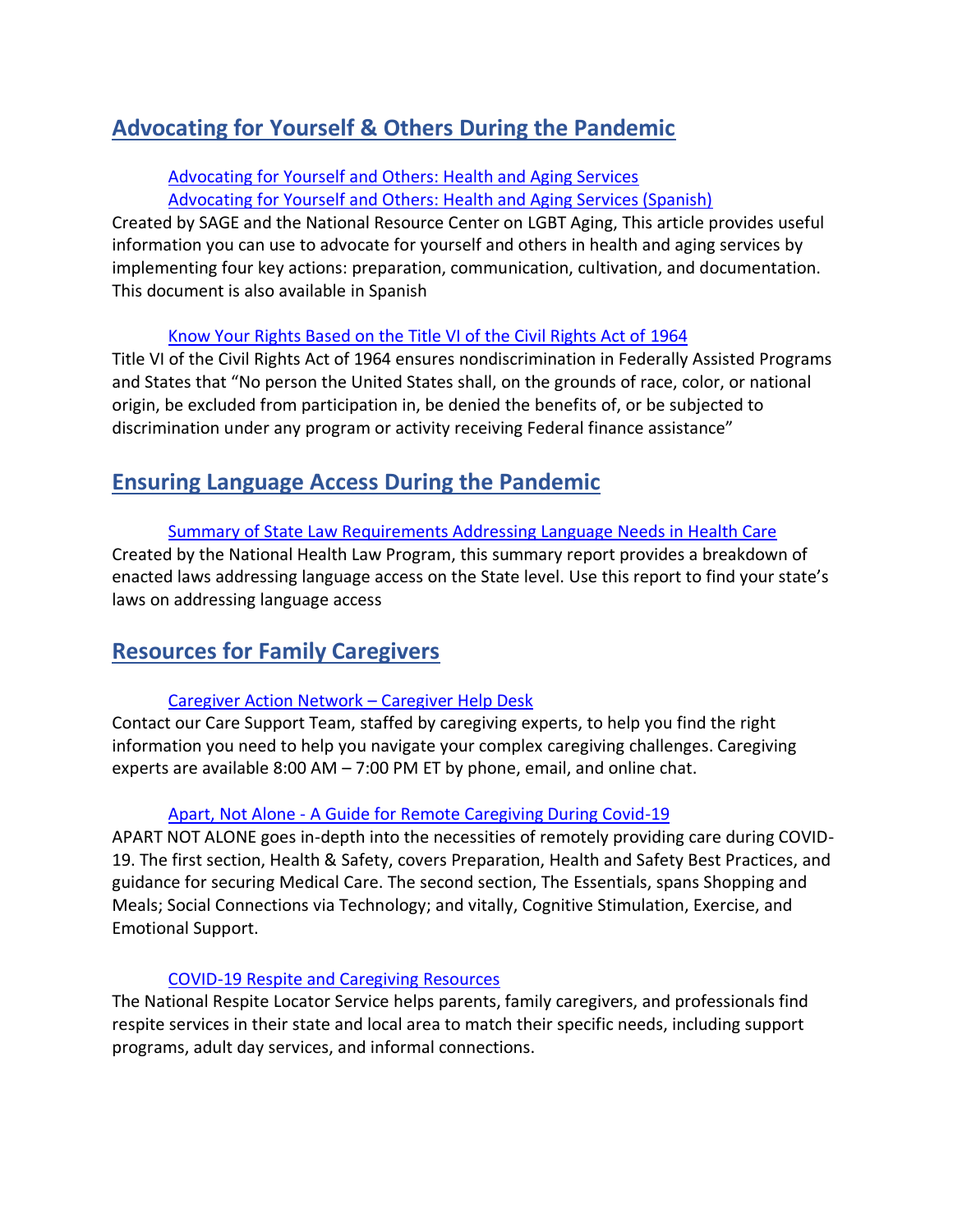# **Other Resource Pages**

#### [Southeast Asian Resource Action Center \(SEARAC\)](https://www.searac.org/covid-19-resources/) COVID-10 Rapid Response Guide

SEARAC created this page as a landing place for tools and resources offered by partners, within and outside of the coalition, that are AAPI and SEAA community specific. These include: federal, state-by-state (where available), toolkits, samples of social media graphics and posts, victim support, and mutual aid networks. Also, there are some in-language resources for wellness and health, and various hate crime reporting tools.

#### [SEARAC COVID-19 Federal Stimulus Bill FAQs](https://www.searac.org/covid-19-resources/covid-19-federal-stimulus-bill-faqs/)

This is another resource page created by SEARAC to address questions about the federal stimulus bills that have been passed in regards to Southeast Asian Americans. The resource page covers how the federal stimulus bills in response to COVID-19 affects student loans, unemployment insurance, economic impact payments, health services, small business relief, Homeowner and renter protections and school meals.

#### [National Hispanic Council on Aging \(NHCOA\) COVID-19 Media Center](http://www.nhcoa.org/media-center/nhcoa-blog/)

The National Hispanic Council on Aging (NHCOA) is serving as a trusted source of timely COVID-19 information available in English, Spanish and Portuguese. Nutritional support services and housing financial stipends are also offered. The organization is also informing and educating Congress on older adults and caregivers' issues during COVID-19. A series of Tele-town halls are taking place to inform, engage and empower communities during COVID-19.

#### [National Indian Council on Aging \(NICOA\) Resource Page](https://www.nicoa.org/covid-19/)

NICOA has created a COVID-19 resource page to support all diverse older adults and family caregivers with a special focus on American Indian/Alaska Native older adults and caregivers. The well-developed resource page covers all aspects including information about stimulus payments, COVID-19 prevention steps, avoiding COVID-19 scams, tips on how to reduce isolation during social distancing. Additionally, the resource page has information on what people living with diabetes should know during the COVID-19 crisis. Finally, more information regarding New Mexico's Indian Affairs Department Tribal Response Plan is provided on the resource page.

[Weekly Call Updates with Tribal Communities -](https://www.nicoa.org/weekly-call-will-update-tribal-programs/) National Indian Council on Aging (NICOA) Weekly calls with all Title VI grantees about the coronavirus (COVID-19). These calls will provide new information and updates to tribal programs, but most importantly are an opportunity for tribes to discuss the impact that COVID-19 is having in your communities.

[Prepare for COVID-19: Tips and Resources for LGBT Elders and Those Living with HIV](https://www.lgbtagingcenter.org/resources/resource.cfm?r=990) Because LGBT elders and older people living with HIV are at higher risk for experiencing the COVID-19 virus more acutely, it is important to take steps to make emergency plans that can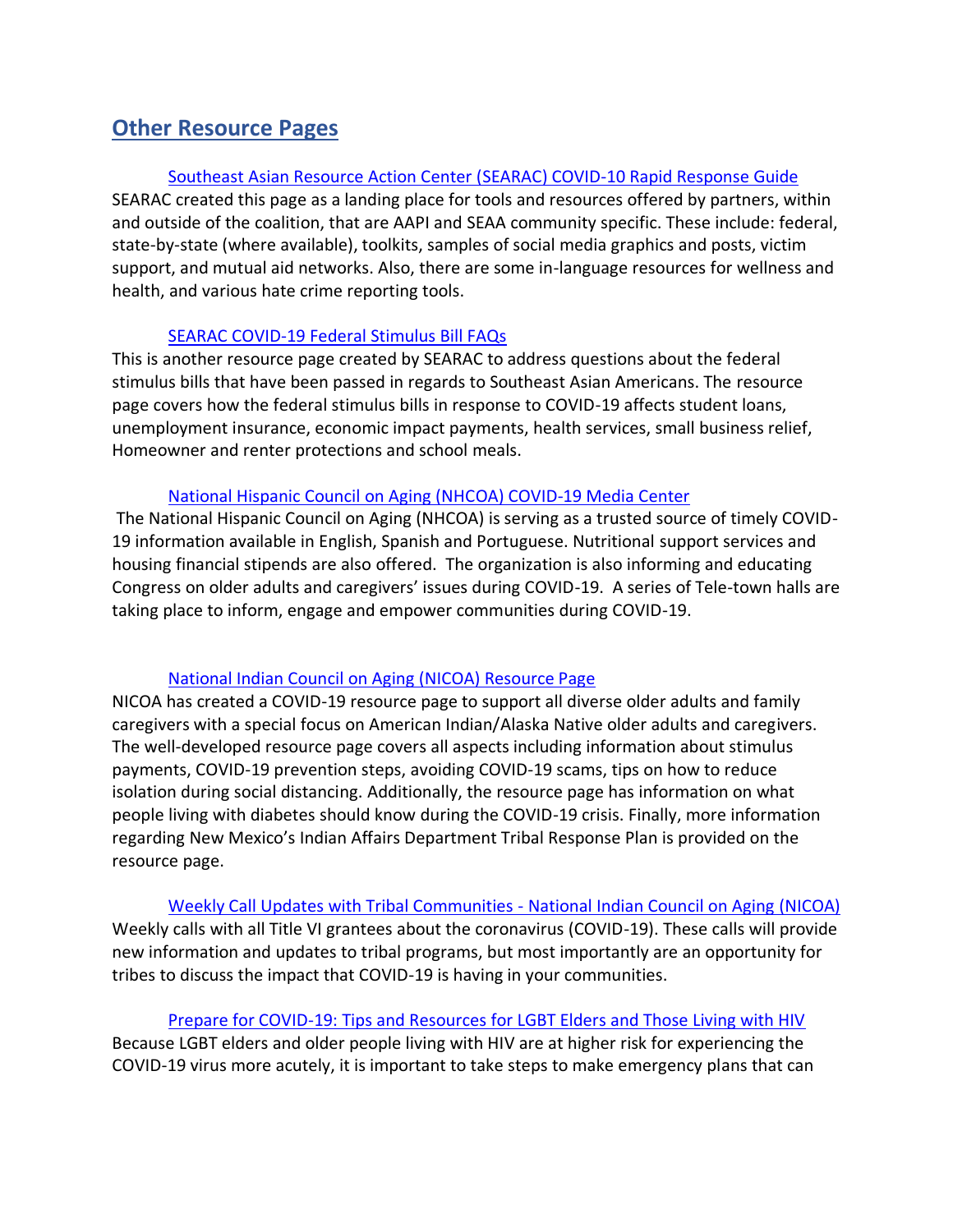help reduce your risk of contracting the virus. This document provides tips and resources you can use to help prepare.

### [COVID-19 Resources for Older Adults, Family Caregivers and Health Care Providers](https://www.johnahartford.org/dissemination-center/view/coronavirus-disease-covid-19-resources-for-older-adults-family-caregivers-and-health-care-providers)

As we all work together to ensure the safety of the public, and in particular, older adults and other individuals who are at increased risk from COVID-19, it is important to turn to trusted sources of information. Here are resources from The John A. Hartford Foundation, their partners, and grantees that they will regularly update with information for older adults, family caregivers and health care providers.

#### Surviving COVID-19 – [Black Women's Health Imperative](https://coronavirus.bwhi.org/)

The Black Women's Health Imperative is here to support you during these trying times with tips, updates and news designed to keep you Black & Well physically, mentally and emotionally. The content provided here is for information purposes only.

#### [Coronavirus and Latino Health Equity -](https://salud-america.org/coronavirus-latino-health-equity/) SaludAmerica

With the rise of COVID-19, the team at Salud America! is digitally curating content about what the coronavirus pandemic means for Latino health equity and efforts to help vulnerable communities to ensure the Latino population gets an equitable share of culturally relevant information during the outbreak.

### [YouTube Playlist on COVID-19 Resources offered in Spanish and English](https://www.youtube.com/playlist?list=PLEp77IAQ2_FJUneDmnI32ALrVxEVv4GBD)

YouTube playlist w/hour-long, bilingual videos on #COVID-19 resources — resources and messages aimed toward the Latino community. Some of the resources may not be applicable in your area as these videos were developed in California.

#### [Video Series from UnidosUS: Explaining COVID-19 Relief for Latino Families](https://www.unidosus.org/campaigns/coronavirus-covid-19/video/UNIDOS-US-CARES-Explaining-COVID-19-Relief-for-Latino-Families?utm_campaign=fyi_newsletter&utm_medium=email&utm_source=govdelivery)

The CARES Act, the Coronavirus Aid, Relief and Economic Security Act, is a relief package passed by Congress in March. In the video series "UnidosUS CARES: Explaining COVID-19 Relief for Latino Families" we talk about what this package includes and what it means for the Latino community from the health, education, jobs and housing, and immigration perspectives. We also cover what is missing and what needs to be done.

## [AARP Coronavirus Page](http://aarp.org/coronavirus)

Keep up with the latest news, resources, and information regarding COVID-19 as it relates to older adults. AARP's coronavirus page offers advice for people dealing with social distancing.

#### [What do Older Adults and People with Disabilities Need to Know?](https://acl.gov/COVID-19)

Resources, facts, and information from the Administration for Community Living (ACL). Available in English and Spanish.

# **Informational Print Materials and Fact Sheets**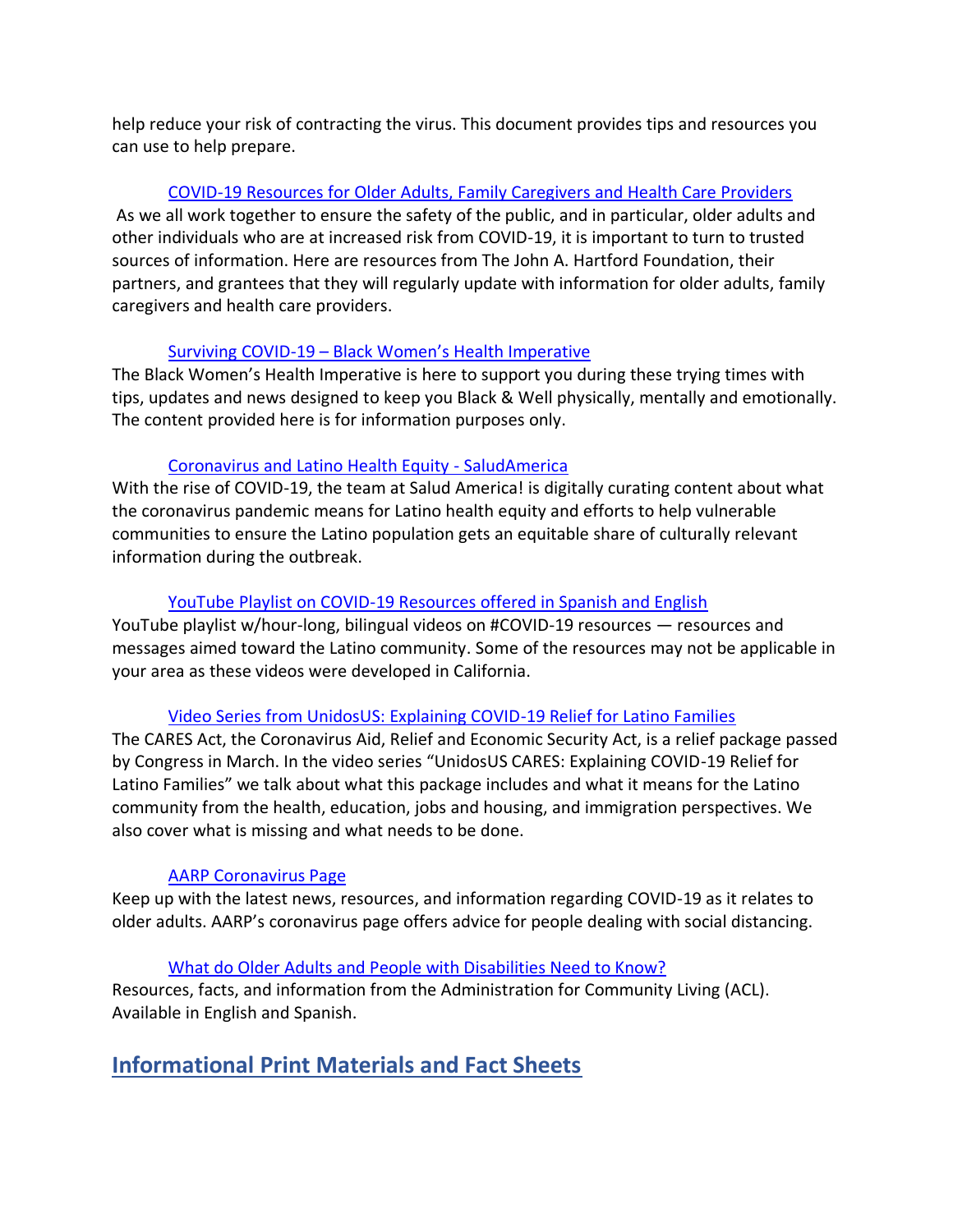#### [SEARAC COVID-10 Rapid Response Guide](https://www.searac.org/covid-19-resources/)

This guide has information and in-language fact sheets focused on Southeast Asian American languages such as Cambodian/Khmer, Hmong, Laotian, and Vietnamese.

#### [Fact Sheets for Tribes and Urban Indian Communities](https://www.uihi.org/projects/covid/?utm_campaign=fyi_newsletter&utm_medium=email&utm_source=govdelivery)

These resources focus on the impact COVID-19 has across Indian Country including tribes, Urban Indian Health Programs, and urban Indian communities.

#### [Caregiver Tip Sheets from Alzheimer's LA](https://www.alzheimersla.org/caregiver-tip-sheets/?utm_source=programs-services&utm_medium=email)

Printable tip sheets for family caregivers, available in English, Spanish, Japanese, and Chinese, on topics such as Anxiety, Medications, Sleeping and more.

#### [Tips for Sandwich Generation Caregivers In the Era of COVID-19](https://files.constantcontact.com/8b968750201/f3b38866-ec89-4c4c-84c2-f2624452efee.pdf)

COVID-19 is a wakeup call to better prepare for an aging population, and for the kinds of solutions that would benefit us all. They are not just solutions for older people; it's actually about the public health of American families, and the public health of our country. COVID-19 is a community care issue, and a powerful reminder that we are all fundamentally connected. What we want is a culture of care - and that must be one of caring across generations. Here are some practical tips for caregivers responsible for both young and old.

#### [CDC Print Resources](https://www.cdc.gov/coronavirus/2019-ncov/communication/factsheets.html)

Includes a variety of different print materials related to different topics such as what to do if you are sick, what you need to know about COVID19, how to protect yourself and others, how to stop the spread, different facts about COVID19, symptoms of COVID-19 among many other print materials.

#### [Physically Distant but Socially Close: Indigenous Resilience and COVID-19 Fact Sheet](https://www.uihi.org/resources/physically-distant-but-socially-close-indigenous-resilience-and-covid-19/)

Developed by the Urban Indian Health Institute, this fact sheet is a great resource for the American Indian/Alaska Native community. The fact sheet provides more information on how to effectively social distance while maintain cultural traditions and practices such as greetings, gathering for food, dance, and ceremony in creative, fun ways amid the COVID-19 crisis.

## **Translated Informational Fact Sheets**

#### [Elder Mental Health in the time of COVID-19 \(Spanish\)](http://www.nhcoa.org/como-cuidar-la-salud-mental-de-los-adultos-mayores-en-tiempos-de-covid-19/) [Elder Mental Health in Time of COVID-19 \(English\)](http://www.nhcoa.org/elder-mental-health-in-the-time-of-covid-19/)

This informational article produced by NHCOA is available in both English and Spanish. The article provides more information on COVID-19 and the importance of mental health for older adults during these difficult times.

[Myths and Rumors about COVID-19 \(Spanish\)](http://www.nhcoa.org/mitos-y-rumores-sobre-el-covid-19/) [Myths and Rumors about COVID-19 \(Portuguese\)](http://www.nhcoa.org/mitos-e-boatos-sobre-o-covid-19/) [Myths and Rumors about COVID-19 \(English\)](http://www.nhcoa.org/myths-and-rumors-about-covid-19/)